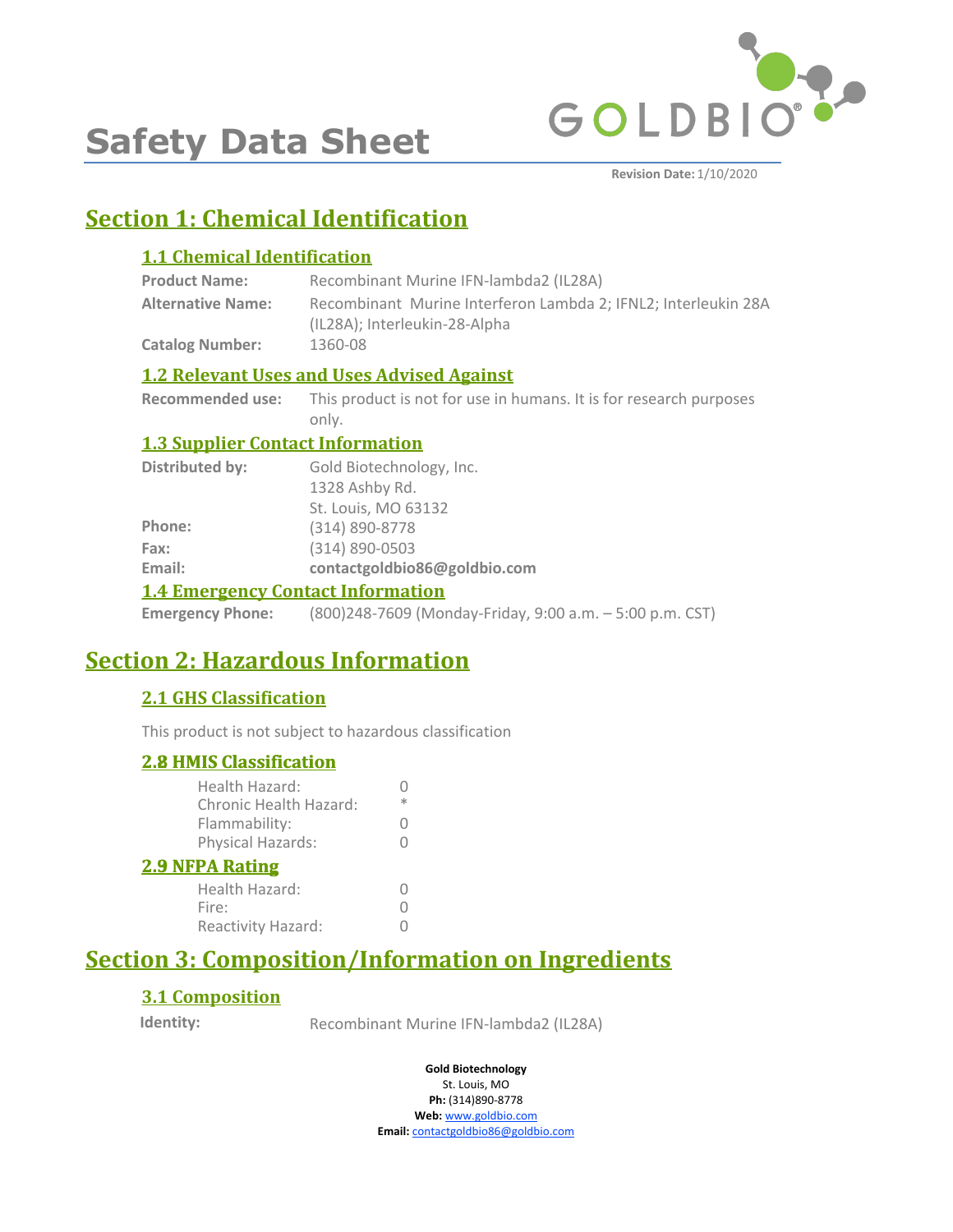| <b>IUPAC:</b>                          |                                                                                                 |
|----------------------------------------|-------------------------------------------------------------------------------------------------|
| Synonyms:                              | Recombinant Murine Interferon Lambda 2; IFNL2; Interleukin 28A (IL28A);<br>Interleukin-28-Alpha |
| <b>CAS Number:</b>                     |                                                                                                 |
| <b>Molecular Formula:</b>              |                                                                                                 |
| <b>Molecular Weight:</b>               | MW: ~19.7 kDa                                                                                   |
| Identity:                              | NaCl                                                                                            |
| <b>IUPAC:</b>                          |                                                                                                 |
| Synonyms:                              | Sodium Chloride                                                                                 |
| <b>CAS Number:</b>                     | 7647-14-5                                                                                       |
| <b>Molecular Formula:</b>              | <b>NaCl</b>                                                                                     |
| <b>Molecular Weight:</b>               | 58.44 g/mol                                                                                     |
| Identity:                              | Sodium Phospate dibasic dodecahydrate                                                           |
| <b>IUPAC:</b>                          |                                                                                                 |
| Synonyms:                              |                                                                                                 |
| <b>CAS Number:</b>                     | 10039-32-4                                                                                      |
| <b>Molecular Formula:</b>              | $Na2HPO4 \cdot 12H2O$                                                                           |
| <b>Molecular Weight:</b>               | 358.14 g/mol                                                                                    |
| Identity:                              | Sodium dihydrogen phosphate dihydrate                                                           |
| <b>IUPAC:</b>                          |                                                                                                 |
| Synonyms:                              |                                                                                                 |
| <b>CAS Number:</b>                     | 7558-80-7                                                                                       |
| <b>Molecular Formula:</b>              | $NaH_2PO_4 \cdot 2H_2O$                                                                         |
| <b>Molecular Weight:</b>               | 156.01 g/mol                                                                                    |
| <b>Section 4: First Aid Measures</b>   |                                                                                                 |
| <b>4.1 Detailed First Aid Measures</b> |                                                                                                 |
| Inhalation:                            | If breathed in, move person into fresh air. If not breathing, give                              |

| iiiiididuon.               | Tribreathed in, move person into fresh air. If not breathing, give<br>artificial respiration. Consult a physician.                                    |
|----------------------------|-------------------------------------------------------------------------------------------------------------------------------------------------------|
| Skin:                      | Immediately wash skin copiously with soap and water. Take victim<br>immediately to hospital. Consult a physician.                                     |
| Eye:                       | Immediately rinse out with water for at least 15 minutes. Assure<br>adequate flushing by separating the eyelids with fingers. Consult a<br>physician. |
| Ingestion:                 | Wash out mouth with water. Drink plenty of water. Consult a<br>physician. Never give anything by mouth to an unconscious person.                      |
| <b>Notes to Physician:</b> | Treat symptomatically and supportively.                                                                                                               |
|                            |                                                                                                                                                       |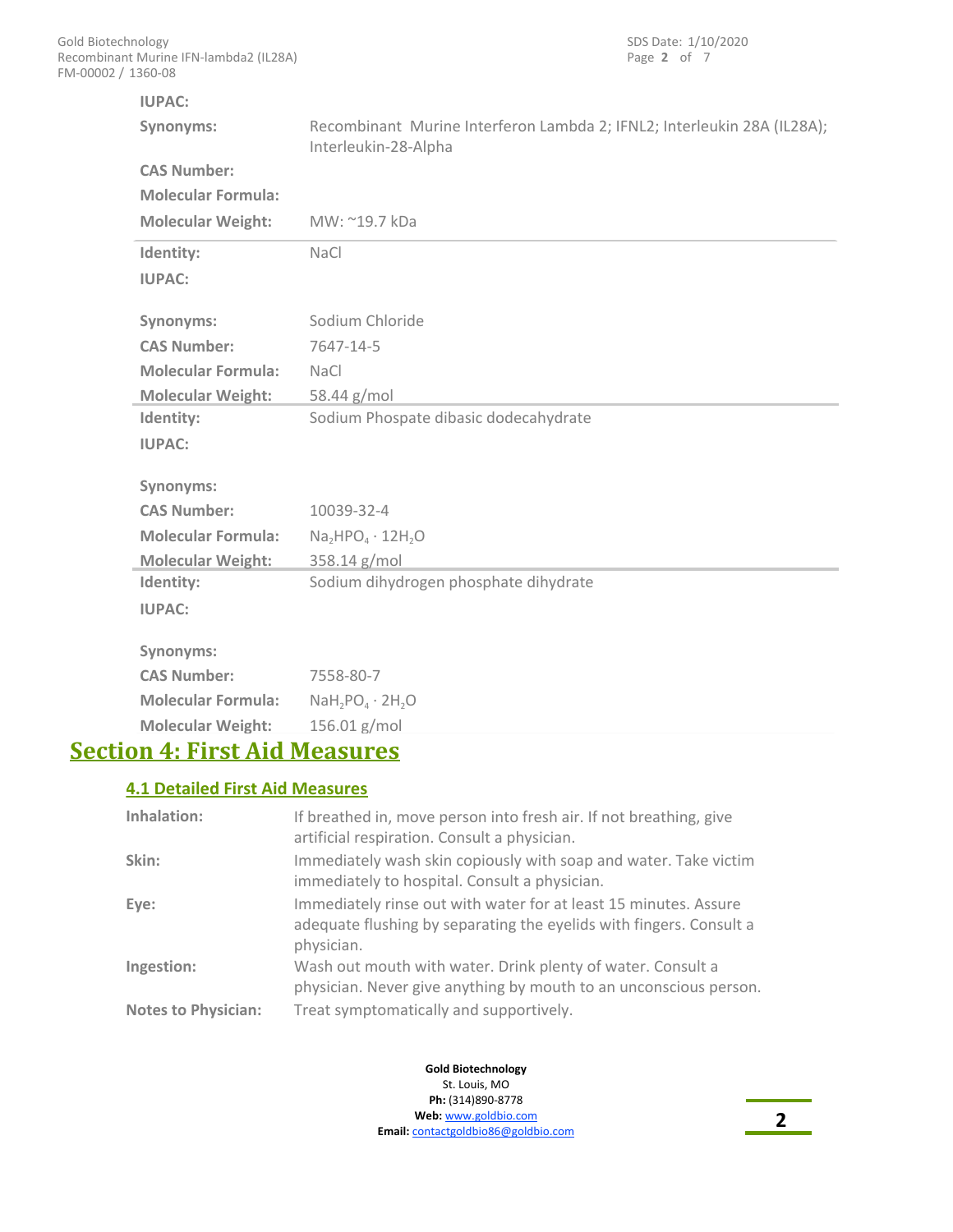### **4.2 Most Important Symptoms And Effects, Either Acute Or Delayed**

The most important known symptoms and effects are described in the labeling (see section2). And /or in section 11.

### **4.3 Indication of immediate medical attention and special treatment needed**

Not available

### **Section 5: Fire Fighting Measures**

### **5.1 Conditions of flammability:**

Not flammable or combustible.

### **5.2 Suitable extinguishing media:**

Use water spray, alcohol-resistant foam, dry chemical or carbon dioxide.

### **5.3 Specific hazards arising from the chemical**

During a fire, highly toxic gases may be generated by thermal decomposition or combustion – Unknown.

### **5.4 Specific protective actions for fire-fighters:**

Wear self-contained breathing apparatus and protective clothing to prevent contact with skin and eyes.

### **Section 6: Accidental Release Measures**

### **6.1 Personal precautions, protective equipment and emergency procedures:**

Use personal protective equipment. Avoid breathing vapors, mist or gas. Ensure adequate ventilation.

### **6.2 Environmental precautions:**

Do not let product enter drains.

### **6.3 Methods and materials for containment and cleaning up:**

Soak up with absorbent material, discard.

### **Section 7: Handling and Storage**

### **7.1 Precautions for safe handling:**

Always wear personal protective equipment (PPE, see section 8).

### **7.2 Conditions for safe storage, including and incompatibilities:**

Keep container tightly closed.

Store desiccated at -20°C.

# **Section 8: Exposure Controls / Personal Protection**

### **8.1 Control Parameters:**

Contains no substances with occupational exposure limit values.

### **8.2: Appropriate engineering controls:**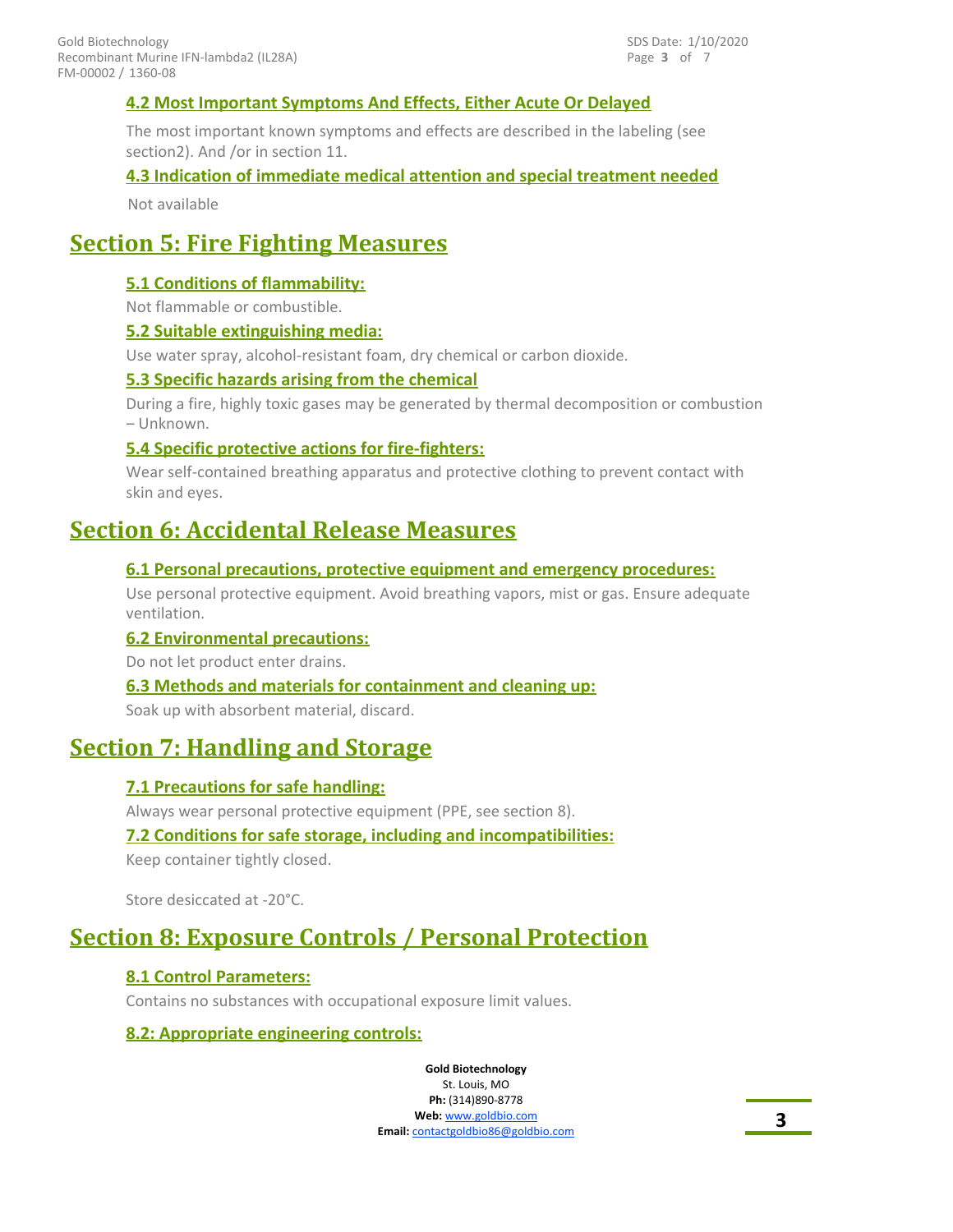Contains no substances with occupational exposure limit values.

### **8.3 Personal Protective Equipment (PPE):**

**Eye/Face Protection:** Safety glasses with side-shields conforming to EN166. Use equipment for eye protection tested and approved under appropriate government standards such as NIOSH (US) or EN 166(EU).

**Skin Protection:** Handle with gloves. Gloves must be inspected prior to use. Use proper glove removal technique - without touching outer surface of glove - to avoid skin contact with this product. Dispose of contaminated gloves after use in accordance with applicable laws and good laboratory practices. Wash and dry hands. The type of protective equipment must be selected according to the concentration and amount of the dangerous substance at the specific workplace.

**Respiratory Protection:** Where risk assessment shows air-purifying respirators are appropriate use a full-face particle respirator type N100 (US) or type P3 (EN 143) respirator cartridges as a backup to engineering controls. If the respirator is the sole means of protection, use a full-face supplied air respirator. Use respirators and components tested and approved under appropriate government standards such as NIOSH (US) or CEN (EU).

**Other Protective Clothing or Equipment:** Wear appropriate protective clothing to prevent exposure.

### **Section 9: Physical and Chemical Properties**

### **9.1 General chemical and physical properties**

| Appearance:                   | Not Available |
|-------------------------------|---------------|
| Odor:                         | Not Available |
| <b>Odor Threshold:</b>        | Not Available |
| pH:                           | Not Available |
| <b>Melting Point:</b>         | Not Available |
| <b>Freezing Point:</b>        | Not Available |
| <b>Boiling Point/Range:</b>   | Not Available |
| <b>Flash Point:</b>           | Not Available |
| <b>Evaporation Rate:</b>      | Not Available |
| <b>Lower Explosion Limit:</b> | Not Available |
| <b>Upper Explosion Limit:</b> | Not Available |
| <b>Vapor Pressure:</b>        | Not Available |
| <b>Vapor Density:</b>         | Not Available |
| <b>Relative Density:</b>      | Not Available |
| Solubility:                   | Not Available |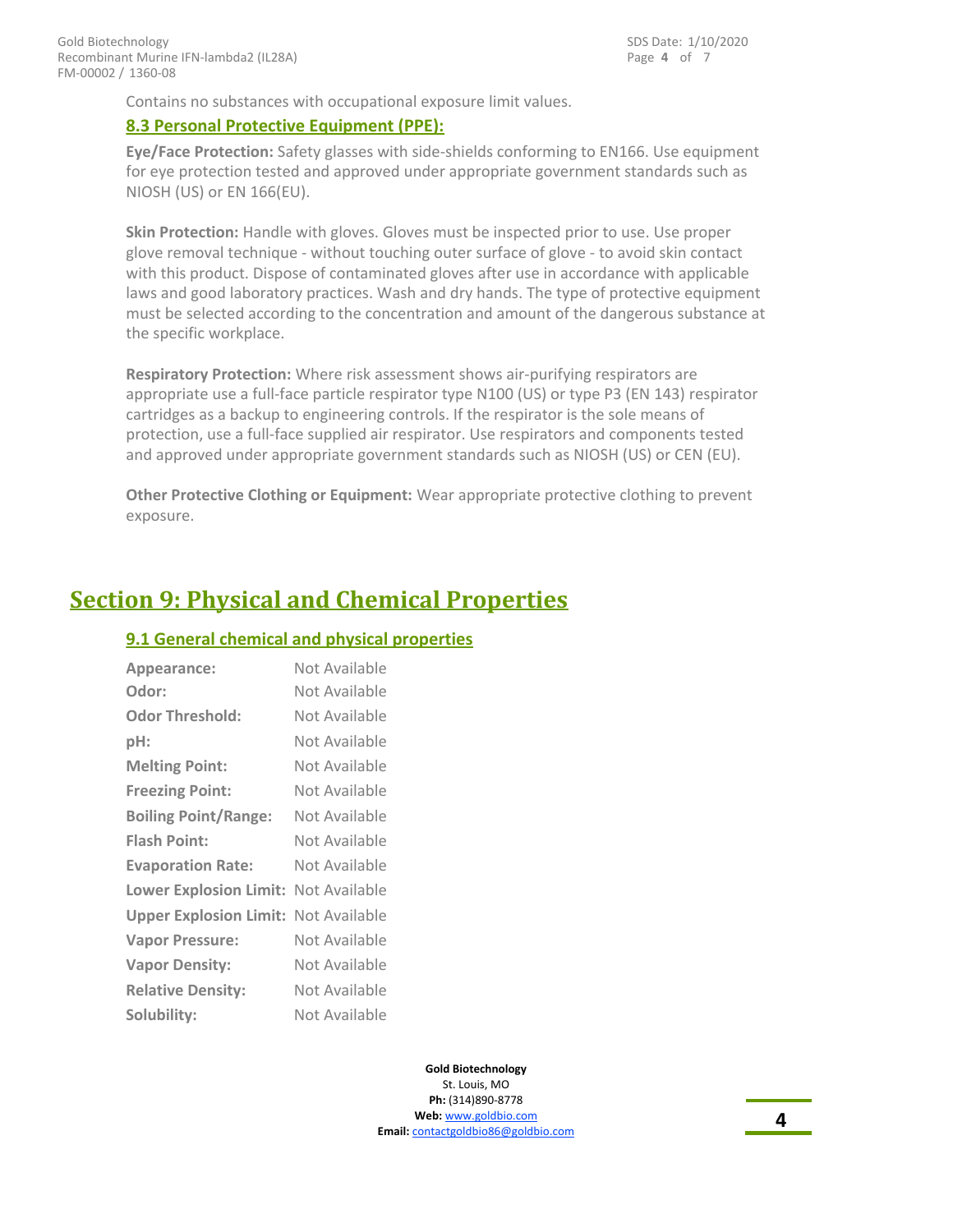Page **5** of 7 SDS Date: 1/10/2020

| <b>Partition Coefficient</b> |               |
|------------------------------|---------------|
| n-octanol/water:             | Not Available |
| Auto-Ignition                |               |
| Temperature:                 | Not Available |
| <b>Decomposition</b>         |               |
| Temperature:                 | Not Available |
| <b>Viscosity:</b>            | Not Available |

# **Section 10: Stability and Reactivity Data**

### **10.1 Reactivity:**

Not available

#### **10.2 Chemical Stability:**

Stable under recommended storage conditions.

### **10.3 Possibility of hazardous reactions:**

Not available.

#### **10.4 Conditions to avoid:**

Incompatible materials.

### **10.5 Incompatible materials:**

Strong oxidizing agents.

### **10.6 Hazardous decomposition products:**

Hazardous decomposition products formed under fire conditions. - Unknown.

### **Section 11: Toxicological Information**

### **11.1 Toxicological effects**

**Acute toxicity:**

**Skin corrosion/irritation:**

Not available.

**Respitory or skin sensitization:**

Not available.

#### **Germ cell mutagenicity:**

Not available.

**Carcinogenicity:**

- No component of this product present at levels greater than or equal to 0.1% is identified as probable, possible or confirmed human carcinogen by IARC. **IARC:**
- No component of this product present at levels greater than or equal to 0.1% is identified as probable, possible or confirmed human carcinogen by ACGIH. **ACGIH:**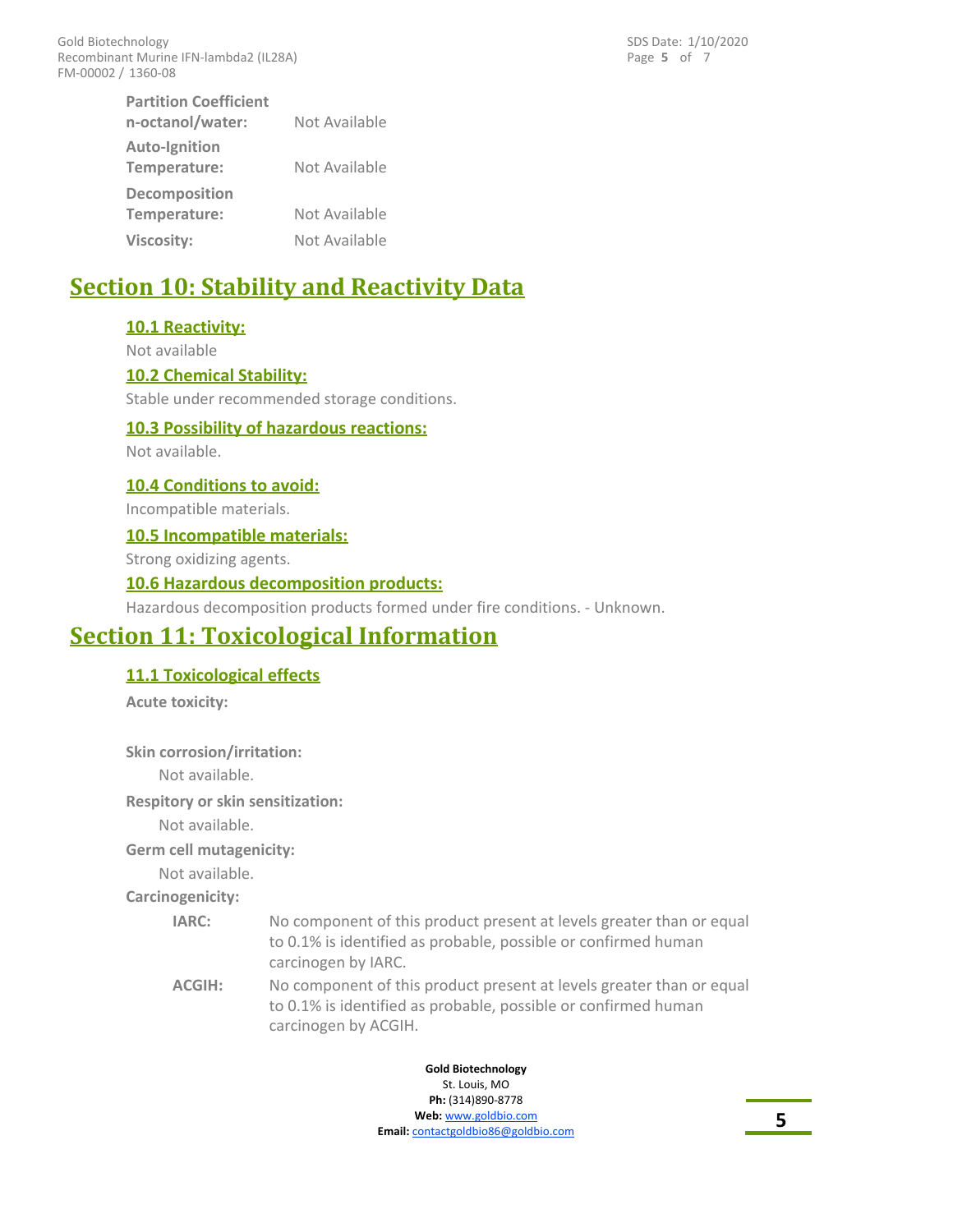- No component of this product present at levels greater than or equal to 0.1% is identified as probable, possible or confirmed human carcinogen by NTP. **NTP:**
- No component of this product present at levels greater than or equal to 0.1% is identified as a carcinogen or potential carcinogen by OSHA. **OSHA:**

**Reproductive toxicity:**

Not available.

**STOT-single exposure:**

Not available.

#### **STOT-repeated exposure:**

Not available.

### **Aspiration hazard:**

Not available.

### **Likely routes of exposure:**

Respiratory organs, mouth, skin, and eyes.

### **Symptoms of exposure:**

To the best of our knowledge, the chemical, physical, and toxicological properties have not been thoroughly investigated.

# **Section 12: Ecological Information**

**12.1 Toxicity:** Not available. **12.2 Persistence and degradability:** Inherent biodegradability. **12.3 Bioacumulative potential:** Does not bioaccumulate. **12.4 Mobility in soil:** Not available. **12.5 Other adverse effects:** None.

# **Section 13 Disposal Considerations**

Dispose of product in accordance with local rules and regulations.

# **Section 14: Transport Information**

### **14.1 US Department of Transportation (DOT)**

This material is considered to be non-hazardous for transport.

**Gold Biotechnology** St. Louis, MO

**Ph:** (314)890-8778 **Web:** www.goldbio.com **Email:** contactgoldbio86@goldbio.com